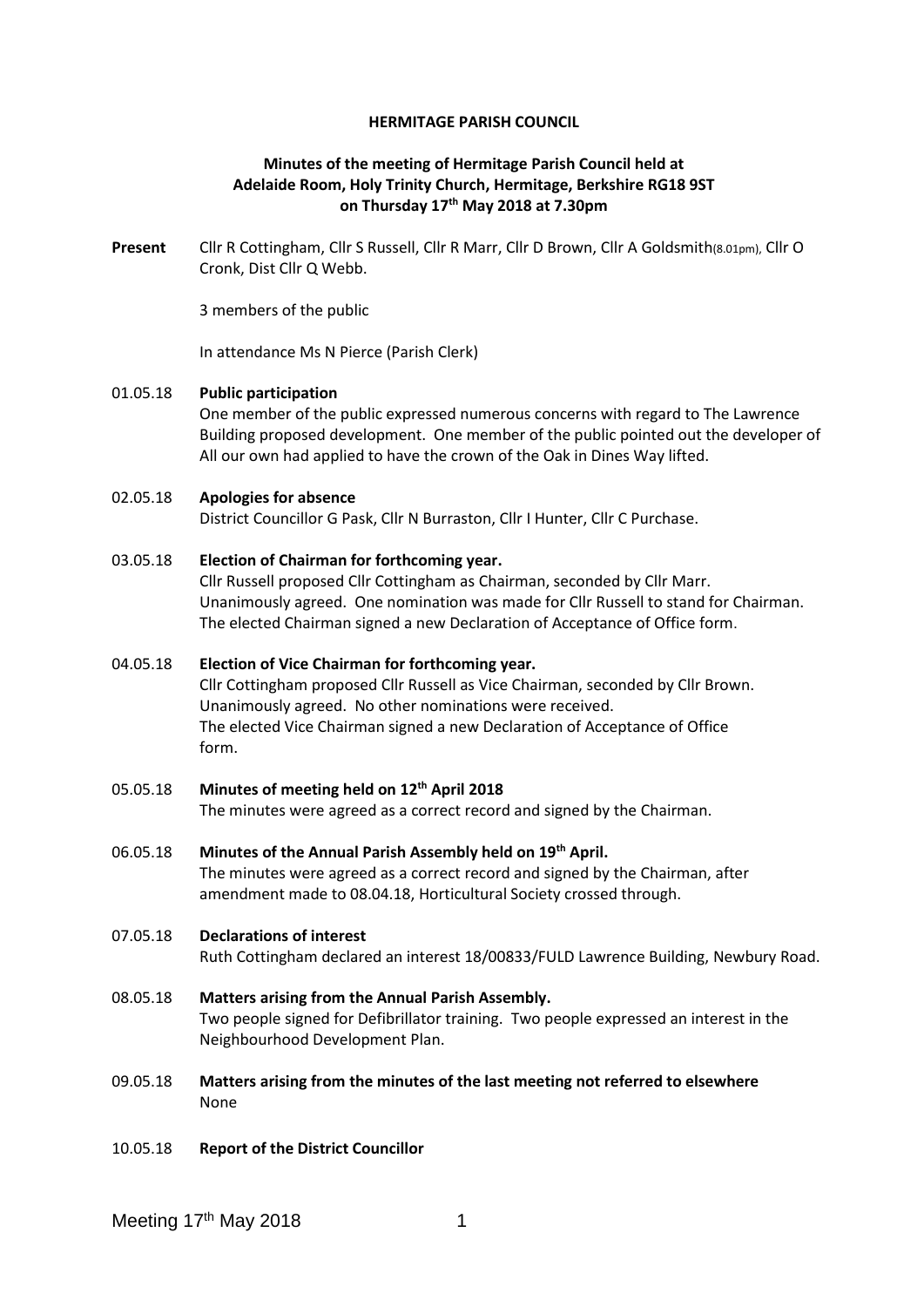The Corporate Director looking after children services and adult social care has left. West Berkshire Council is appointing a Deputy Chief Executive and there is a change in the structure of adult social services. Dissatisfaction with the £50 permit for green bins was expressed by some Councillors.

### 11.05.18 **Planning**

11.1 New applications:

18/00833/FULD Lawrence Building, Newbury Road, Hermitage, RG18 9TD. Demolish garage and erect convenience store with 4 x apartments above and erect 4 dwellings. The contract of the contract of the contract of the contract of the contract of the contract of the contract of the contract of the contract of the contract of the contract of the contract of the contract of the

18/01017COMIND Hermitage Village Hall, Pinewood Crescent, Hermitage RG18 9WL. Erection of free standing heavy duty multi use games area (MUGA) 19mx31m floor area, 3m high on 3 sides, 4m high on side facing village hall. No external lighting on site. Installation of zip wire and gym equipment. Recreation ground adjacent to Hermitage Village Hall. Support

18/00859/FULD Site of Former All Our Own, Deacons Lane, Hermitage. Demolition of existing building and garage and erection of 2 detached houses. Case officer Isabel Oettinger 17/05/2018. Objection

18/00927/HOUSE Oakwood , Slanting Hill, Hermitage. Proposed rear/side conservatory. Case officer Lesley Humphries 23/05/2018. No objection 18/01034/PASSHE 11 Stretcher Drive, Hermitage. Single storey extension with roof lights

and flat roof. 4m from rear wall x 2.690m maximum height x 2.390 at eaves. No comment 17/01144/FULEXT Land at the end of Charlotte Close, APPEAL reference

APP/W0340/W/18/3200575, appeal start date 10<sup>th</sup> May 2018. All representations to be received no later than 6 weeks from  $10<sup>th</sup>$  May 2018.  $\qquad \qquad$  Objection

# 11.2 Decision notices:

18/00294/HOUSE Sleepers Gate, Yattendon Road

Two storey side and single storey front porch extensions plus refurbishment of external façade and new brick boundary wall. Approved 18/00475/HOUSE 8 Rowlock Gardens, Hermitage, RG18 9WT Single storey rear conservatory. Approved

17/03334/FULD 4 High Street, Hermitage, demolition of outbuildings and erection of 1 x two bedroom, 2 x three bedroom dwellings and associated works. Refused 17/03290/OUTMAJ Land at the Old Farmhouse Approved 18/00668/LBC2 Foxglove Barn, Wellhouse Lane, Eling, Hermitage. To convert the existing loft space to form habitable room with a timber window to each of the side elevations and a roof window facing into the courtyard. Approved

11.3 Clerk to write to WBC to request CIL payment arising from development in the village. 11.4 Decision made to request dropped kerb south of Marlston Road exit.

# 12.05.18 **Report of Responsible Financial Officer, cheque signing and financials**

| £239,914.35 |
|-------------|
| .50         |
| £ 16,250.80 |
| 79.90       |
| £223,584.15 |
|             |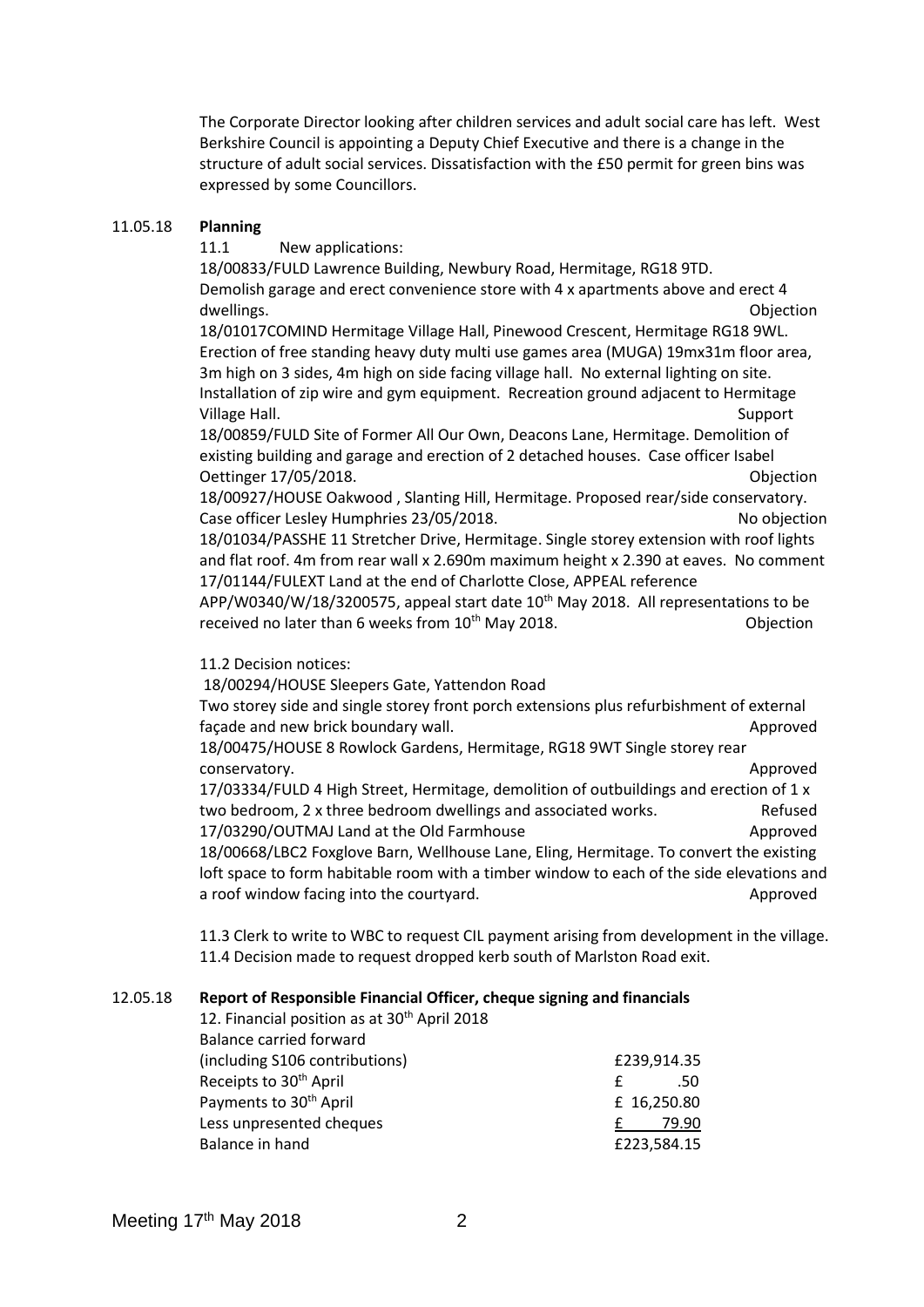| 12.1. Payments for consideration May 2018                     |               |   |            |
|---------------------------------------------------------------|---------------|---|------------|
| 12.1.1 Sunshine Commercial Services Ltd                       |               | £ | 238.40     |
| 12.1.2 Grass maintenance/Contractor                           |               | £ | 605.50     |
| 12.1.3 Cost of administration                                 | salary & exps | £ | 557.62     |
| 12.1.4 HMRC                                                   | paye          | £ | 124.93     |
| 12.1.5 Barlow and Sons, wire nails £6.54, wire mesh £22.36    |               | £ | 28.90      |
| 12.1.6 WBCS volunteers for 4 visits 2018/19                   |               | £ | 300.00     |
| 12.1.7 Cllr Cottingham APA expenses and EAP mileage           |               | £ | 55.71      |
| 12.1.8 Microsoft Office 365 Home annual subscription          |               | £ | 79.99      |
| 12.1.9 PIG Grant 2017/18                                      |               | £ | 500.00     |
| 12.1.10 Cllr Brown mileage/training 30 miles @ 45p per mile   |               | £ | 13.50      |
| 12.1.11 BALC subs and NALC levy £486.08. GDPR training £51.60 |               | £ | 537.68     |
| 12.1.12 Cllr Russell, Data Protection/IOS subscription        |               | f | 35.00      |
| Total                                                         |               |   | £ 3,077.23 |

12.2 Bank Account reconciliation, Annual Governance Statement and Accounting Statements for 2017/18 were signed.

12.3 Internal audit meetings took place during May, report by end of June.

12.4 Clerk contract notice period amended to 3 months. Unanimously agreed.

12.5 Finance Working Party is updating the risk register and associated documents.

### 13.05.18 **Burial ground**

A new ledger has been added to a grave. One grave has had the headstone removed for inscription, the ground has sunk. Clerk to liaise with funeral directors.

#### 14.05.18 **Highways**

14.1 New bus shelter: Onsite meeting to be arranged with Externiture Ltd, West Berkshire Council and Hermitage Parish Council in June. Clerk.

14.2 Repair work at bus shelter on Hampstead Norreys Road carried out. Further damage has been done since the repair was made.

#### 15.05.18 **Environment**

15.1 Recreation ground: has been mown.

15.2 Furze Hill: WBCS bashed brambles and Thursday gang installed woodland classroom which is already in use.

Quote for replacing rotten posts with metal posts in exclusion fence awaited. Replacement of short stretch of rabbit fence on south of recreation ground scheduled for June 21st.

15.3 Cllr Cottingham carried out May playground inspections. Cllr Brown to carry out June inspection. Need to add MUGA and new equipment to checklist. Cllr Russell/Clerk.

15.4 The contractor has replaced a section of the MUGA groundwork.

15.4.1. MUGA and recreation ground policy is with BALC.

15.5. The defibrillator at The White Horse has been officially photographed.

15.6 Cllr Ian Hunter declaration of interest, new governor of Hermitage Primary School, was received in the 12th April meeting.

15.7 Parking at the school. Nothing to report, potential to park at the village hall.

15.8 Holy Trinity Church - Love Hermitage Day 30<sup>th</sup> June. To obtain more detail. Cllr Cottingham.